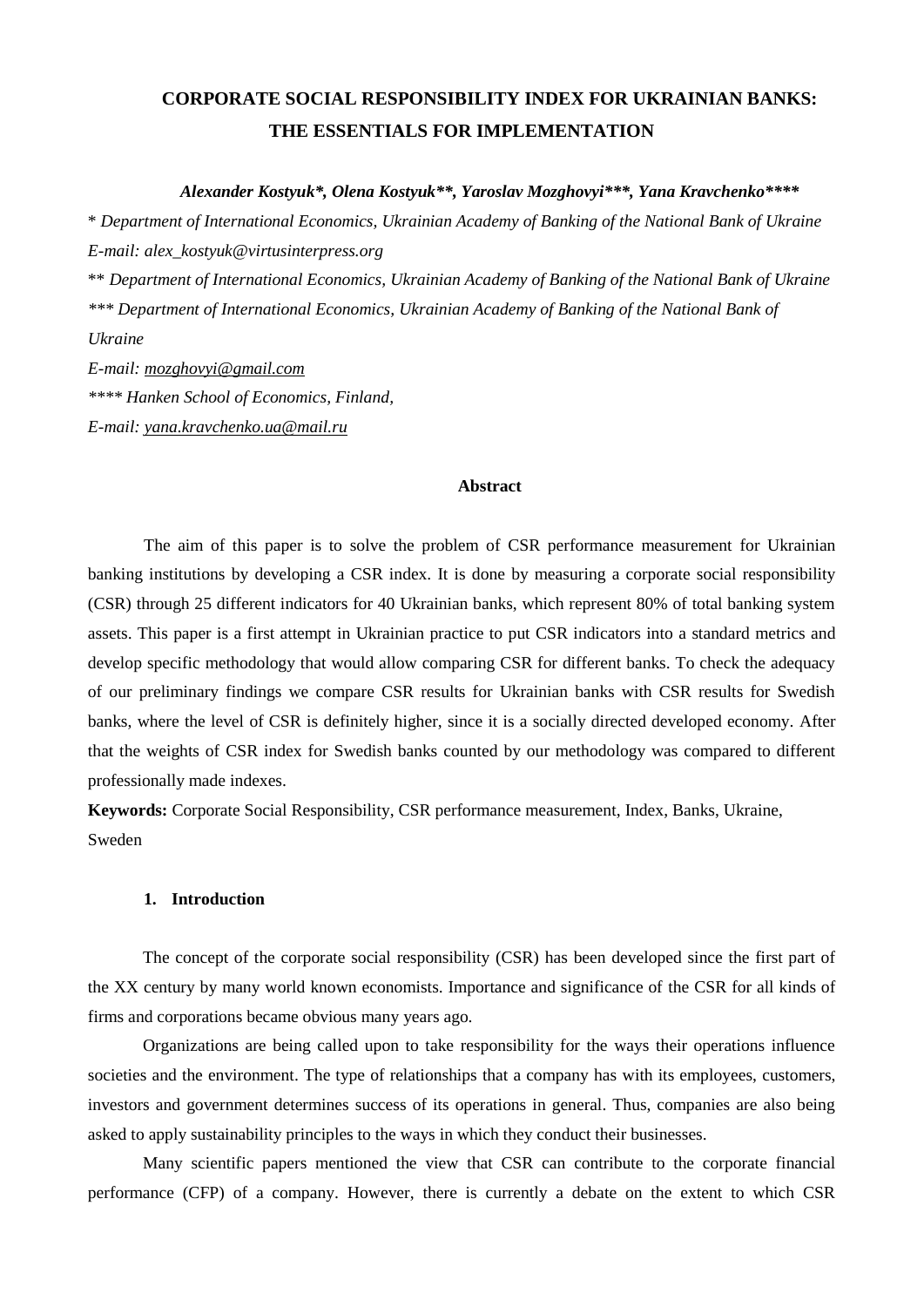influences a CFP of a company. This topic became even more prominent during the last economic and financial crisis, especially for banking institutions, since they are the key sector of market economy.

It should be mentioned that it is difficult to describe the correlation between CSR and CFP for Ukrainian banking sector, since there were no practice calculating any CSR index or measuring CSR in any mathematical way. But still, drawing on the experiences of those companies that have adopted CSR, it is undoubtedly, that good CSR activities are crucial for the company if its strategic goal is to maximize longterm financial returns. Since Ukraine did not launch yet a CSR concept fully, it would be useful to draw managers' attention to this fact. So our paper is an attempt to provoke new scientific researches and attract more attention to such important field of research.

#### **2. Previous studies**

Hurst N. (2004) in his study compared governance and CSR practices of corporations based in the United States and Europe. To measure similarities and differences the author took such indicators as the existence of Code of Conduct, CSR or sustainability report, the disclosure of company's conflict of interest guidelines and some others. Hurst admits that Dow Jones Sustainability Index (DJSI) is one of the most competitive indexes due to its high social, ethical, and environmental standards. Though DJSI provides objective benchmarks to manage sustainability-driven portfolios, the index is only calculated for the leading sustainability companies, leaving behind the majority of other companies. For instance, the DJSI World covers only the largest 2500 companies by market capitalization in the Dow Jones Global Index.

Boston College Center for Corporate Citizenship and Reputation Institute developed CSR Index for American companies. It is counted on an annual basis and is performed as ranking of top 50 companies with the best CSR. However, the problem lies in the absence of methodology of how the index is calculated. Also, it is calculated only for American companies. All above-mentioned makes it impossible to compare this index with other ones and calculate it for non-American companies.

According to Lockett et al. (2006), there are some peculiarities for CSR measurement in developed and in developing countries. He states that in developed countries the CSR literature is dominated by quantitative methods (80%), whereas CSR papers on developing countries are more likely to be qualitative.

Dimtcheva, Marsland and Morrison (2002) published report, where analyzed socially responsible investing in the context of the choice of benchmark and briefly compared the Dow Jones Sustainability Index and FTSE4Good Index. FTSE4Good, a UK-based index, developed with Ethical Investment Research Service (EIRIS), evaluates a company's commitment to SR by examining the environment, human rights and stakeholder relationships. Unfortunately, index includes companies with progressing practices of SR, excluding companies with controversial activities. Another criteria due to which companies fail to be included in FTSE4Good is lack of data. So FTSE still have to work together with EIRIS to overcome such problem and make its index more competitive. It was concluded that the main difference between the two SRI benchmarks is that FTSE4Good Indices are based on the exclusion methodology (negative screening) and DJSI are based on the "bestin-class" approach (positive screening).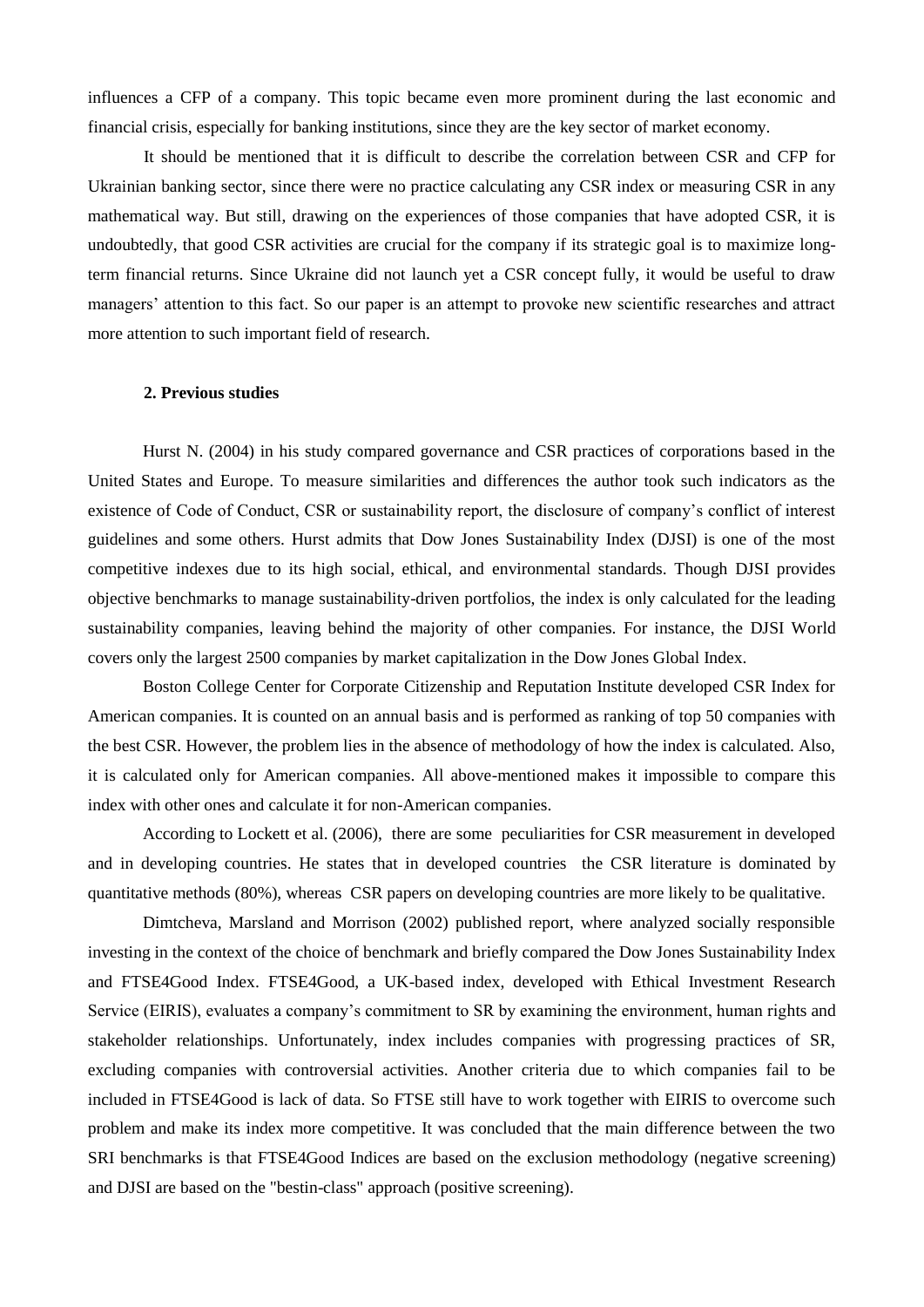Mitchell, Holt, Swartz, Kido, Song and Kolind (2004) reviewed existing sustainable metrics. Researched showed that many existing indices are not independent and do not provide an objective measure of sustainability. The authors chose five indices: Dow Jones Sustainability Index (DJSI), Ethibel, FTSE4Good, Domini 400 Social Index and Vanguard Calvert Social Index Fund, that according to them provided the most comprehensive evaluation of sustainable practices and then analyzed the indicators used by each index in their evaluation and compared the companies d that tin each index. As a result, some similarities and differences were identified across indices but according to the authors the indices and metrics we reviewed were vague and provided little tangible metrics to evaluate.

Overall, we came up with clear vision that already existing indices do not provide enough information about their methodologies, thus we can conclude that they don't have much meaning without full transparency. Even CSR rankings groups that publish their methodologies rarely offer enough sufficient information to determine what differentiates their indices from others. So taking all these facts into account we decided that it would be useful to develop our own CSR Index that would on the one hand have a clear and open methodology, on the other – would rely on such information that could be easily accessed for the majority of companies all over the world, including Ukrainian ones.

## **3. Methodology**

## **3. 1 Index components**

As a basis for our CSR index was chosen one of the most fundamental and most cited works in this sphere – "The Pyramid of Corporate Social Responsibility: Toward the Moral Management of Organizational Stakeholders" by A. Carroll [5]. In this work A. Carroll presented his pyramid of the CSR that is some kind of analogue of Maslow's hierarchy of needs.

The pyramid consists of 4 levels. Their priority is reducing from the bottom to the top. It is suggested that four kinds of social responsibilities constitute total CSR: economic, legal, ethical and philanthropic. Among these levels of CSR we have picked up those parameters that could be easily indicated through the websites of the analyzed institutions and annual reports etc. On the next stage of the research we've tried to simplify the methodology even more. To exclude the subjectivity and possible unprofessionalism from the research we decided that we will assess only the presence or absence of different parameters in the banking activity with the help of the dummy variables like "0" or "1". At the end index of CSR will appear in the form of the total number of the variables.

So the first level of the pyramid is presented by economic responsibilities. Carroll writes that historically business organizations were created as economic entities designed to provide goods and services to societal members. The profit motive was established as the primary incentive for entrepreneurship. Before it was anything else, business organization was the basic economic unit in our society. At some point the idea of the profit motive got transformed into a notion of maximum profits, and this has been an enduring value ever since. All other business responsibilities are predicated upon the economic responsibility of the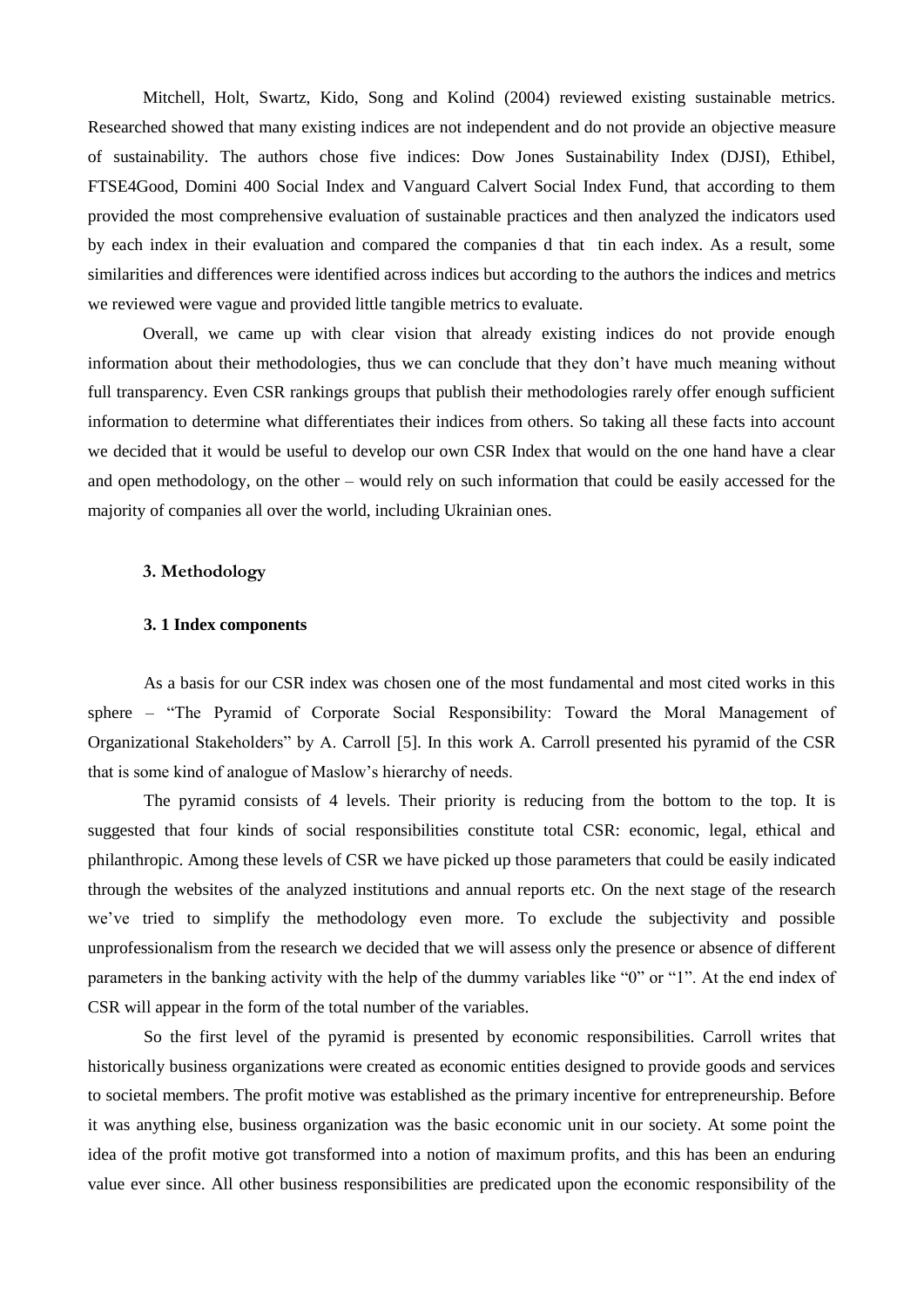firm, because without it the others become moot considerations. Table 1 summarizes some important statements characterizing economic responsibilities [5].

| <b>Economic Components (Responsibilities)</b>           | <b>Legal Components (Responsibilities)</b>              |
|---------------------------------------------------------|---------------------------------------------------------|
| 1. It is important to perform in a manner consistent    | 1. It is important to perform in a manner consistent    |
| with maximizing earnings per share                      | with expectations of government and law.                |
| 2. It is important to be committed to being as          | 2. It is important to comply with various federal,      |
| profitable as possible.                                 | state, and local regulations.                           |
| 3. It is important to maintain a strong competitive     | 3. It is important to be a law-abiding corporate        |
| position.                                               | citizen.                                                |
| 4. It is important to maintain a high level of          | 4. It is important that a successful firm be defined as |
| operating efficiency.                                   | one that fulfills its legal obligations.                |
| 5. It is important that a successful firm be defined as | 5. It is important to provide goods and services that   |
| one that is consistently profitable.                    | at least meet minimal legal requirements.               |

**Table 1.** Economic and Legal Components of Corporate Social Responsibility

From the first level of the pyramid we've included into the index parameter of *profit* and *paid dividends*. They should represent responsibility to shareholders. *Taxes paid* by bank are also included into the economic level and represent responsibility to the country. This level of responsibility is generally accepted and should be fulfilled by the majority of the banks.

Next level refers to the legal responsibilities that are also depicted in the Table 2. According to Carroll society has not only sanctioned business to operate according to the profit motive; at the same time business is expected to comply with the laws and regulations promulgated by federal, state, and local governments as the ground rules under which business must operate. As a partial fulfillment of the "social contract" between business and society firms are expected to pursue their economic missions within the framework of the law. Legal responsibilities reflect a view of "codified ethics" in the sense that they embody basic notions of fair operations as established by our lawmakers. They are depicted as the next layer on the pyramid to portray their historical development, but they are appropriately seen as coexisting with economic responsibilities as fundamental precepts of the free enterprise system [5].

On this level we have picked up only two parameters: *regulative compliance* (fulfillment capital requirements, risk requirements, different resolutions and decree and absence of the not obidance record in the examined period); *law obedience* (fulfillment of the general law requirements, absence of public scandals etc.).

The third level of CSR according to Carroll is represented by ethical responsibilities. Although economic and legal responsibilities embody ethical norms about fairness and justice, ethical responsibilities embrace those activities and practices that are expected or prohibited by societal members even though they are not codified into law. Ethical responsibilities embody those standards, norms, or expectations that reflect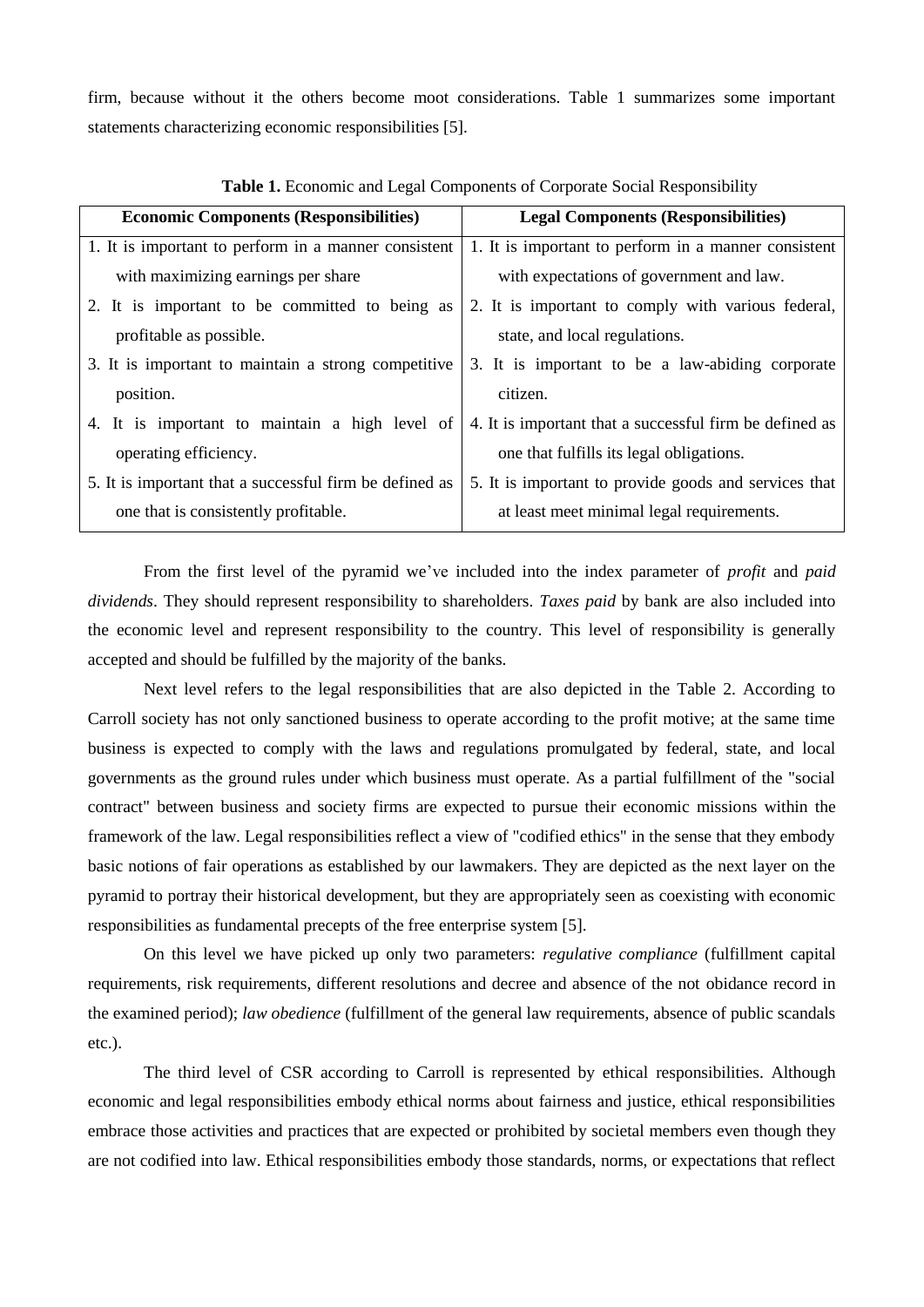a concern for what consumers, employees, shareholders, and the community regard as fair, just, or in keeping with the respect or protection of stakeholders' moral rights.

The business ethics movement of the past decade has firmly established an ethical responsibility as a legitimate CSR component. Though it is depicted as the next layer of the CSR pyramid, it must be constantly recognized that it is in dynamic interplay with the legal responsibility category. That is, it is constantly pushing the legal responsibility category to broaden or expand while at the same time placing ever higher expectations on businesspersons to operate at levels above that required by law [5]. It is like that in developed countries. But in developing countries laws a mainly directed on satisfying needs in legal economic activity and do not refer to the ethical issues. That's why some parameters included by us in this segment belong to the sphere of legal responsibilities in developed countries, but in Ukraine they are purely ethical.

Ethical level of responsibilities obtains by proposed in this paper methodology the biggest quantity of parameters because by our point of view it shows social intentions of the company most eloquently. It is not obligatory, like previous two and not so populist like the last level – philanthropic. Ethical level consists of responsibilities directed to different stakeholders of the company: employees – *existence of the compensation that exceeds the average in the sector*, and *programs that support professional and individual development*, provide competitive and comfortable working environment; shareholders, customers, partners and general public that could be provided by the *information disclosure* and quality of the information on the company's activity (*remuneration disclosure*, *information on the board of directors and top management*, *availability of the information to all groups of stakeholders*, *existence of the separate report on CSR, reporting according Global Reporting Initiative or other socially directed standards*), by the *environmental responsibility of the company* (although this issue for financial institutions is not so critical and important as for the industrial companies, banks could show good example and provide public initiatives on environmental responsibility to its customers, partners, competitors), by making of the *socially responsible investments* (this segment of the investments is a fast growing sector that controls at the moment several trillions USD in funds, banks as active financial players could sufficiently support it by own activity directed like on the profit seeking purposes and at the same time on the social projects. We have also regarded in this category providing of the socially responsible loans, with environmental and social conditions). Table 2 depicts statements that help characterize ethical responsibilities. The figure also summarizes philanthropic responsibilities, discussed next.

| <b>Ethical Components (Responsibilities)</b>         | <b>Philanthropic Components (Responsibilities)</b>   |  |  |
|------------------------------------------------------|------------------------------------------------------|--|--|
| 1. It is important to perform in a manner consistent | 1. It is important to perform in a manner consistent |  |  |
| with expectations of societal mores and ethical      | philanthropic<br>charitable<br>with<br>the<br>and    |  |  |
| norms.                                               | expectations of society.                             |  |  |
| 2. It is important to recognize and respect new or   | 2. It is important to assist the fine and performing |  |  |
| evolving ethical moral norms adopted by society.     | arts.                                                |  |  |

**Table 2.** Ethical and Philanthropic Components of Corporate Social Responsibility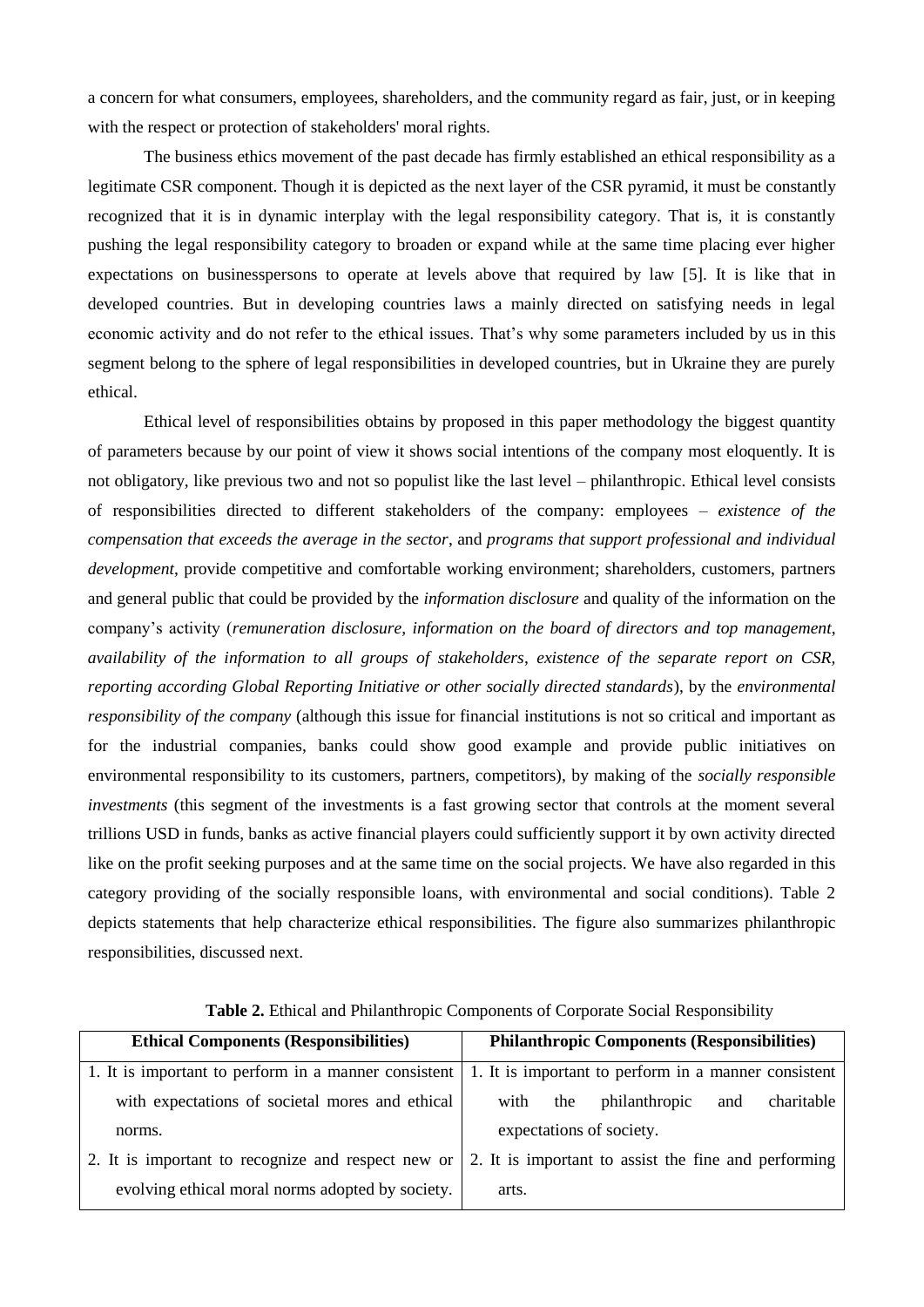- 3. It is important to prevent ethical norms from being compromised in order to achieve corporate goals.
- 4. It is important that good corporate citizenship be defined as doing what is expected morally or ethically.
- 5. It is important to recognize that corporate integrity and ethical behavior go beyond mere compliance with laws and regulations.
- 3. It is important that managers and employees participate in voluntary and charitable activities within their local communities.
- 4. It is important to provide assistance to private and public educational institutions.
- 5. It is important to assist voluntarily those projects that enhance a community's "quality of life."

The last fourth level of CSR is represented according to Carroll by philanthropic responsibilities. He wrote that philanthropy encompasses those corporate actions that are in response to society's expectation that businesses be good corporate citizens. This includes actively engaging in acts or programs to promote human welfare or goodwill. Examples of philanthropy include business contributions to financial resources or executive time, such as contributions to the arts, education, or the community.

The distinguishing feature between philanthropy and ethical responsibilities is that the former are not expected in an ethical or moral sense. Communities desire firms to contribute their money, facilities, and employee time to humanitarian programs or purposes, but they do not regard the firms as unethical if they do not provide the desired level. Therefore, philanthropy is more discretionary or voluntary on the part of businesses even though there is always the societal expectation that businesses provide it.

One notable reason for making the distinction between philanthropic and ethical responsibilities is that some firms feel they are being socially responsible if they are just good citizens in the community. This distinction brings home the vital point that CSR includes philanthropic contributions but is not limited to them. In fact, it would be argued here that philanthropy is highly desired and prized but actually less important than the other three categories of social responsibility [5].

On this level of CSR we've picked up such parameters as *philanthropic activity* of the company in general, *arts support, education and research support, and volunteering activity of the staff*.

Except of the CSR four levels Carroll also describes the way of management that reflects CSR in best way. It is called "moral management". Its main features applied to different groups of stakeholders are represented in Table 3.

| <b>Group of stakeholders</b>          | <b>Features</b>                                                        |  |  |
|---------------------------------------|------------------------------------------------------------------------|--|--|
| <b>Orientation Toward</b>             | Shareholders' interest (short- and long-term) is a central factor. The |  |  |
| <b>Owner/Shareholder Stakeholders</b> | best way to be ethical to shareholders is to treat all stakeholder     |  |  |
|                                       | claimants in a fair and ethical manner. To protect shareholders, an    |  |  |
|                                       | ethics (or CSR) committee of the board is created. Code of ethics is   |  |  |
|                                       | established, promulgated, and made a living document to protect        |  |  |

**Table 3.** Main features of the Carroll's moral management oriented toward different stakeholders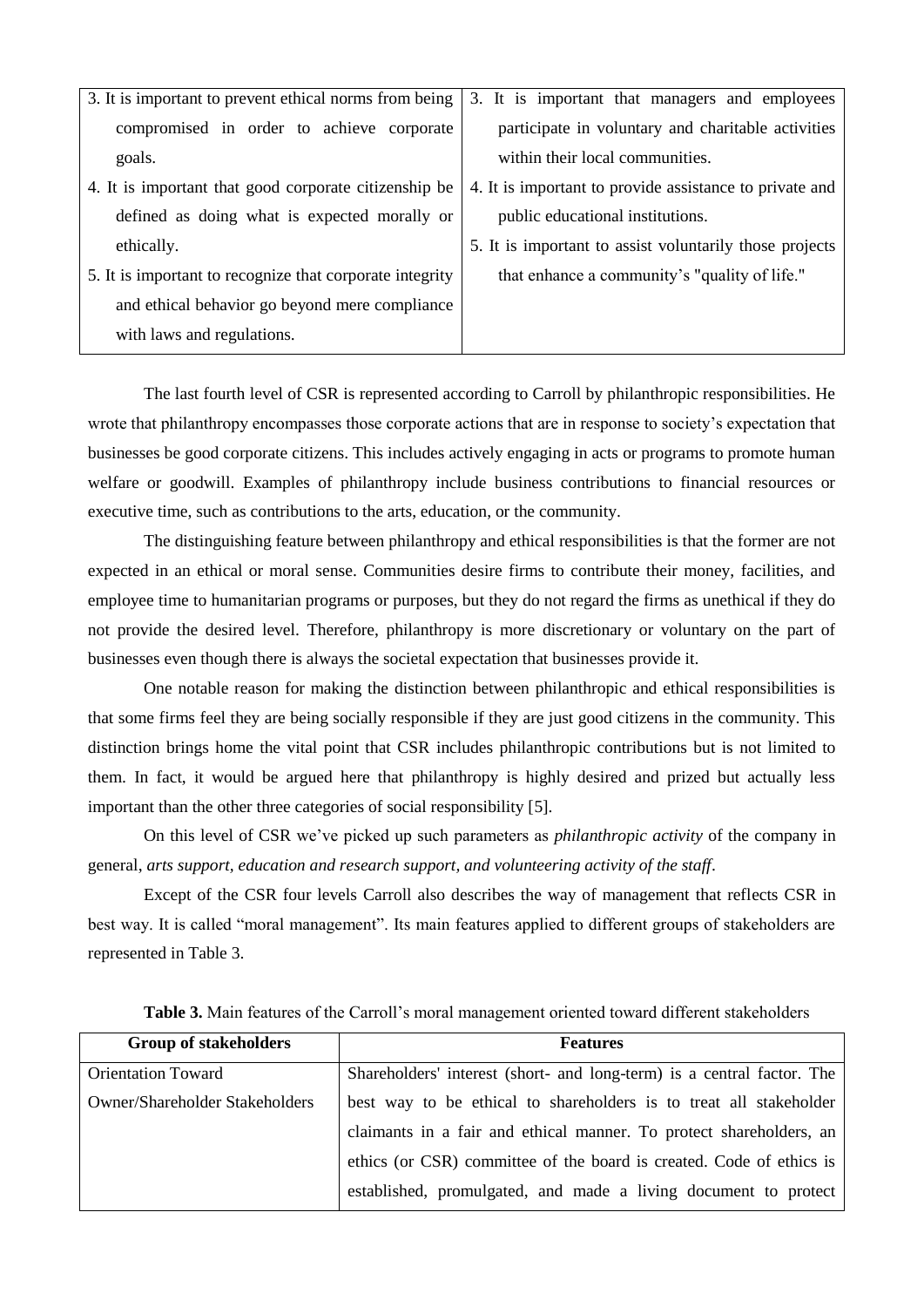|                                    | shareholders' and others' interests.                                                 |  |  |
|------------------------------------|--------------------------------------------------------------------------------------|--|--|
| <b>Orientation Toward Employee</b> | Employees are a human resource that must be treated with dignity and                 |  |  |
| <b>Stakeholders</b>                | is<br>leadership<br>Goal<br>style<br>respect.<br>to<br>use<br>a<br>such<br><b>as</b> |  |  |
|                                    | consultative/participative that will result in mutual confidence and                 |  |  |
|                                    | trust. Commitment is a recurring theme. Employees' rights to due                     |  |  |
|                                    | process, privacy, freedom of speech, and safety are maximally                        |  |  |
|                                    | considered in all decisions. Management seeks out fair dealings with                 |  |  |
|                                    | employees.                                                                           |  |  |
| <b>Orientation Toward Customer</b> | Customer is viewed as equal partner in transaction. Customer brings                  |  |  |
| <b>Stakeholders</b>                | needs/expectations to the exchange transaction and is treated fairly.                |  |  |
|                                    | Managerial focus is on giving customer fair value, full information,                 |  |  |
|                                    | fair guarantee, and satisfaction. Customer rights are liberally                      |  |  |
|                                    | interpreted and honored.                                                             |  |  |
| <b>Orientation Toward Local</b>    | Sees vital community as a goal to be actively pursued. Seeks to be a                 |  |  |
| <b>Community Stakeholders</b>      | leading citizen and to motivate others to do likewise. Gets actively                 |  |  |
|                                    | involved and helps institutions that need help—schools, recreational                 |  |  |
|                                    | groups, and philanthropic groups. Leadership position in environment,                |  |  |
|                                    | education, culture/arts, volunteerism, and general community affairs.                |  |  |
|                                    | Firm engages in strategic philanthropy. Management sees community                    |  |  |
|                                    | goals and company goals as mutually interdependent.                                  |  |  |

Taking into account Carroll's moral management concept we have decided to include into index some more components (that were not included in previous four levels). Several of them are connected with the risk management and orientation towards the stakeholders.

Managing risk is a central part of many corporate strategies. Reputations that take decades to build up can be ruined in hours through incidents such as corruption scandals or insolvency crisis in bank. These can also draw unwanted attention from regulators, courts, governments and media. Building a genuine culture of 'doing the right thing' within a corporation can offset these risks.<sup>1</sup>

Levine (2008) highlights managing risks as a main benefit of CSR in the short-term: "Why implement a CSR program? In short, to manage risks and to ensure legal compliance companies may be exposed to a variety of legal and reputation risks if they do not have adequate social compliance or CSR/sustainability programs in place" (2008: 2).

But financial risks on the contrary of the non financial risks, form the core of the bank's management. Moreover, we should consider that CSR and CFP in bank are closely tight not only to the reputational risks but also to the effectiveness of the financial risk management and control process. This is why we put the risk issue under consideration in terms of its management and control.

1

<sup>&</sup>lt;sup>1</sup> Kytle, Beth; (2005). "Corporate Social Responsibility as Risk Management: A Model for Multinationals"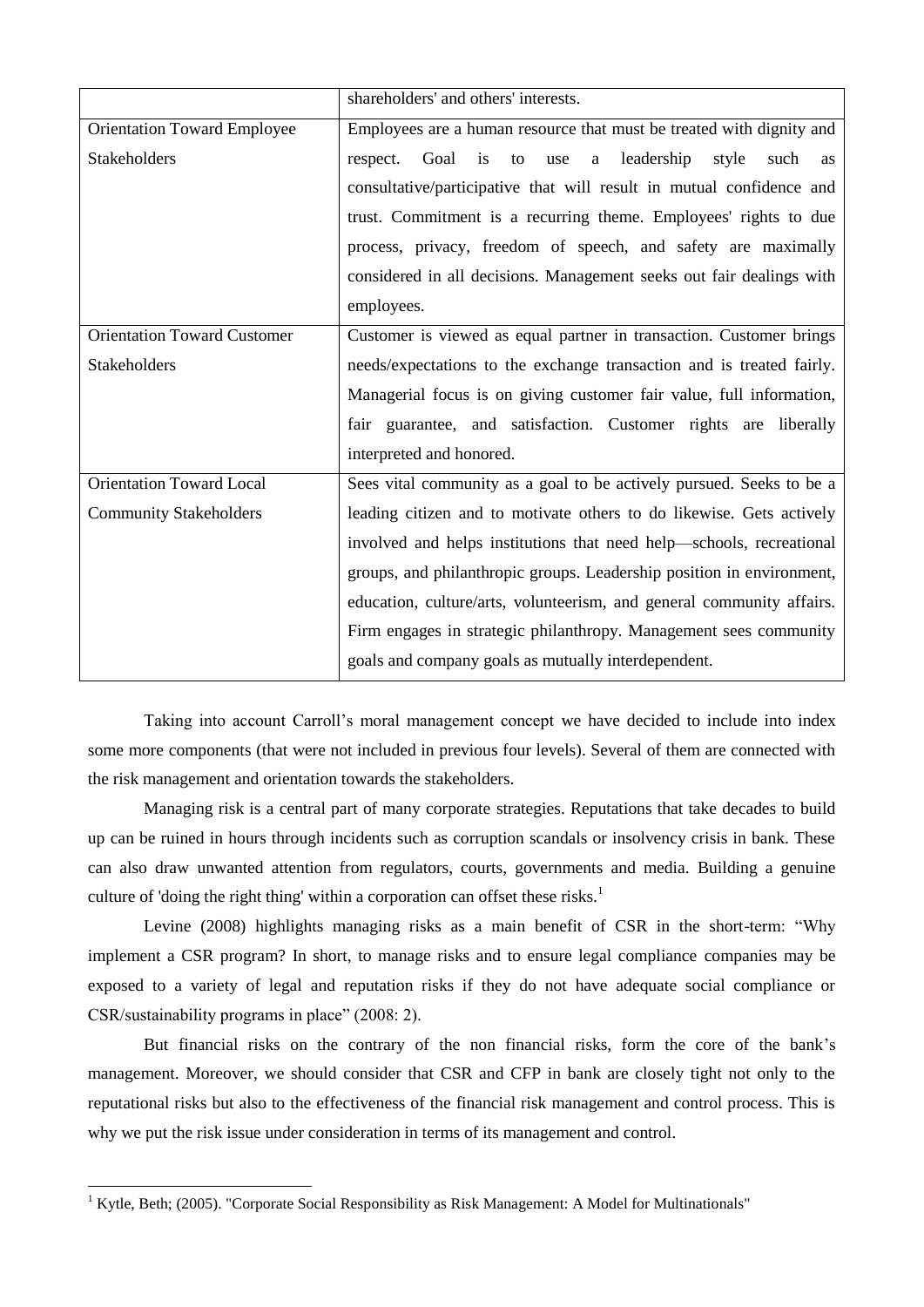Risk issue is one of the questions Basel Committee works on. In March 2010 The Basel Committee published a consultative document "Principles for enhancing corporate governance", where the main recommendations about risk management in banks were stated. According to The Basel "Large banks and internationally active banks, and others depending on their risk profile and local governance requirements, should have an independent senior executive with distinct responsibility for the risk management function and the institution's comprehensive risk management framework across the entire organization. This executive is commonly referred to as the chief risk officer (CRO)." Mentioned document highlights the necessity of the external risk control infrastructure in the bank.

We suppose that risk controlling process could be executed more effectively on the level of Board of Directors, who plays the crucial role in risk management as the main body of decision making process of the bank.

Pursuant to the Third King Report on Governance 2009, the formed Board of Directors must:

 take into account not only financial indicators, but also the impact of the company's activities on society and environment;

protect and invest in welfare of the economy, society, and environment;

ensure the company's actions and cooperation with stakeholders based on the law;

 take into account the need for joint efforts with stakeholders in order to promote ethical conduct and good corporate governance;

provide measurability of implemented CSR programs;

 be aware that the strategy, risk, indicators, and sustainability are inseparable and consider sustainability as business opportunity;

ensure efficient governance based on ethical principles;

contribute to the company remaining and being considered a responsible corporate citizen;

 the company has an efficient and independent audit committee whose duties include audit of both financial and non-financial statements.

It should be mentioned, that control functions can't be objectively executed by the internal employee. The position of the controlling director must be taken by the independent person. Moreover, the tendency to hire independent directors is on the rise with the purpose of improving quality of decisions made at the level of the Board who have different experience, skills, knowledge, and expertise which means "diversity" in the CSR language. This aspect ensures more reasonable decisions concerning financial and non-financial issues and brings about positive results.

We also consider that independent directors could better execute their functions in risk management process and CSR activity of the bank, if they are grouped in profile collegiate bodies, such as committees of the Board. Among the committees which effect bank's CSR policy we could name following: CSR committee, audit committee, corporate governance committee, risk management and control committee.

Also writing about orientation to the shareholders Carroll talks about the code of conduct [link]. Codes of conduct are mainly used as tools of corporate governance, but their usage grows for purposes of CSR with the following priority issues: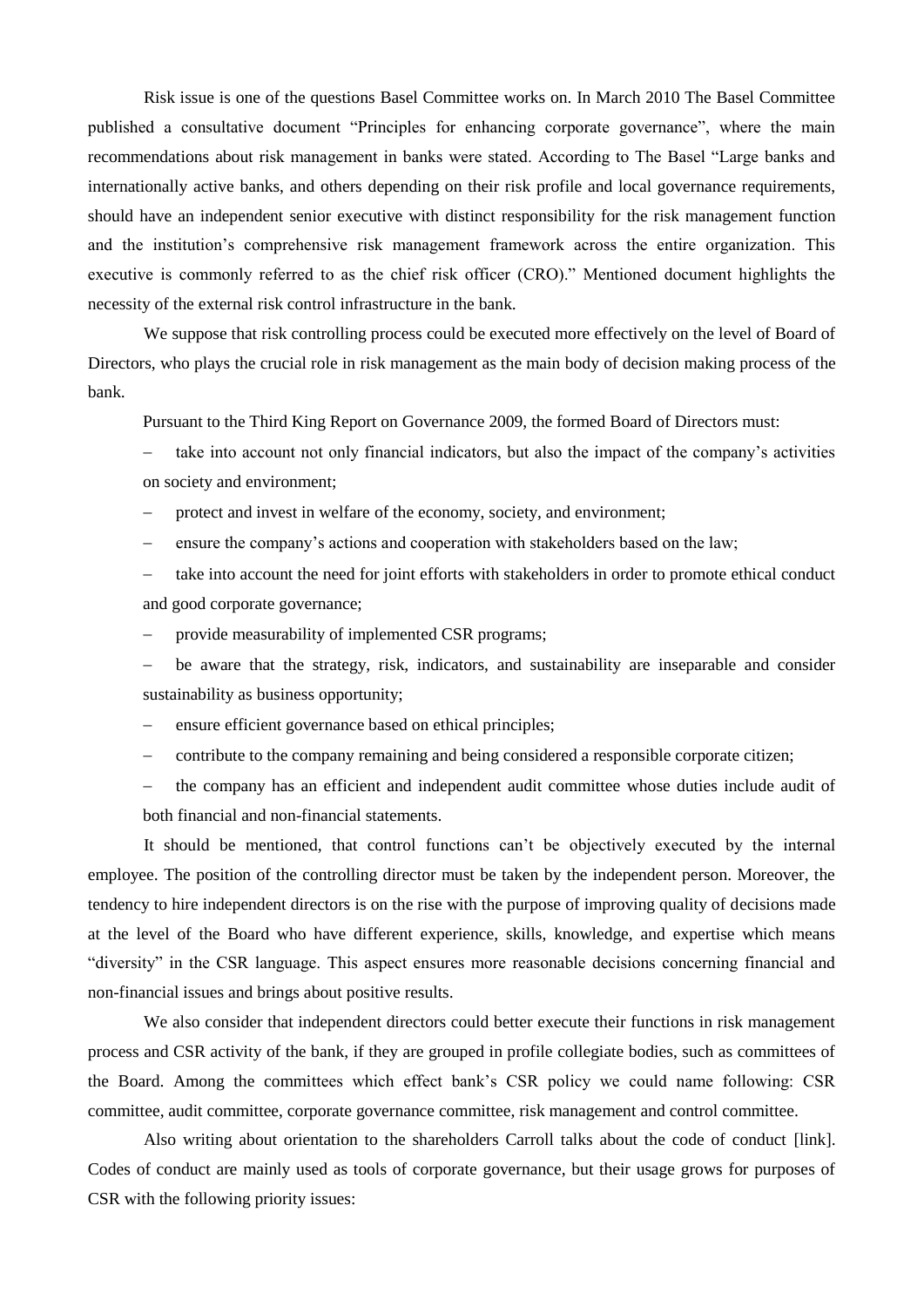- $-$  the company's impact on the economic, environmental, and social areas, sustainability;
- working atmosphere;
- labour relationships;
- relationships with suppliers;
- $-$  ethical conduct.

An ethics code and practices that foster transparency are the basis for a company to comply with its operational and strategic objectives. These guide companies on how to behave when managing relationships with suppliers, investors and employees. Communications and control mechanisms on compliance form part of this category.

In the CSR literature, codes of conduct are variably described and defined and have common elements, such as being self-regulatory or voluntary in nature, used to influence behavior of a specified group or groups, and/ or to define intentions/ actions on a certain group of issues or to a certain group of individuals, sometimes from a market-based perspective (Kolk, van Tulder and Welters, 1999; Kaptein and Wempe, 2002; United States Council for International Business, 2000; ILO, n.d.a; ILO, n.d.b; Forcese, 1997; Alexander, 1997; Dickerson and Hagan, 1998; OECD, 2001; Diller, 1999).

In this literature, an implicit relationship exists between codes and CSR that is well illustrated by the United States Council for International Business (USCIB) where the corporate responsibility section on their website has a recent 'position/ statement document' on codes of conduct, where codes are defined as ‗…commitments voluntarily made by companies, associations, or other organizations that put forth standards and principles of business conduct in the marketplace, and are thus primarily market-driven' (2000, p.2).

In some cases, this primarily implicit relationship between codes and CSR is made explicit such as with Kolk, van Tulder and Welters (1999) who define codes of conduct as '...encompass[ing] guidelines, recommendations or rules issued by entities within society (adopting body or actor) with the intent to affect the behavior of (international) business entities (target) within society in order to enhance corporate responsibility' (p.151). Other authors indicating a more explicit relationship between codes and CSR include Dickerson and Hagen (1998) and OECD (2001). As we will see later, Kolk, van Tulder and Welters (1999) make an important distinction between these 'international' codes and internal codes of conduct '...which consist of guidelines for staff on how to behave when confronted with dilemmas such as conflict of interest, gifts, theft, insider trading, pay-offs and bribery' (p.150), arguing that the internal codes do not address the business-society relationship.

Efficient code of conduct should declare information for bank personnel about right treatment of the clients. We suppose, that compliance of the rules, stated in the code provides for the bank better dialog with the clients, and thus could assist in increasing of the deposit volume that could be treated as competitive advantage of the bank and positively influence it's CFP. That's why the result of the presence of the code of conduct could be analyzed by the comparative indicator of the bank's deposits share in the total banking system deposits volume.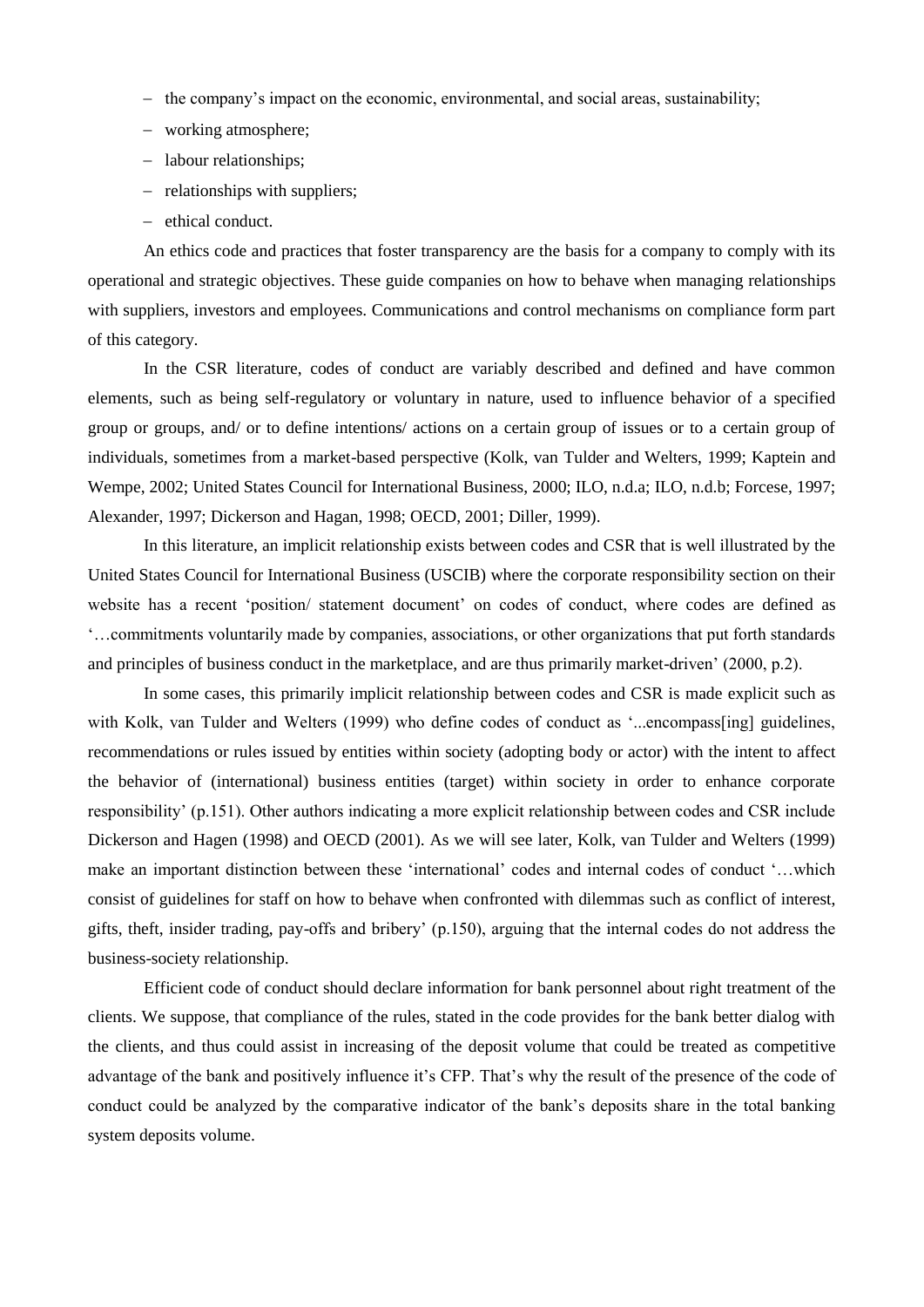So abovementioned pushed us to including into the index such parameters: *independent directors in the board; committees of the board, and separately corporate governance committee, CSR committee and audit committee; code of conduct*.

And final parameter that was included in to the index is *CSR development by the company*, which means engagement of the company into public affairs concerning CSR like conferences, workshops, informative and consultative activity etc.

For each of the proposed parameters was chosen its marking (Appendix 1).Formula 1 describes the final form of the index:

$$
I^{csr}=\Sigma E^{c}(p, d^{p}, t^{p}), L^{c}(r^{c}, l^{o}), \text{Eth}(I^{r}, Ex>av, \text{ esp}, En^{r}, D^{r}, D^{bd}, D^{st}, R^{csr}, C^{GRI}),
$$
  
\n
$$
Ph^{r}(ph, art^{s}, ed^{s}, va^{emp}), MM^{c}(D^{i}, C^{b}, C^{a}, C^{cr}, C^{c}, C^{c}), SR^{d}
$$
\n(1)

## **3. 1 Research sample**

For our research and statistical analysis we've picked top 40 banks which operate on Ukrainian market whose share in assets of the whole banking system exceeds 80% so representation degree is high enough. Among them 17 are banks owned by national shareholders, we call them "resident banks" and 23 owned by foreign shareholders, we call them nonresident banks.

To identify parameters of the CSR index we've analyzed financial reports of the banks for the 2010, their websites and publicly available information. Final data on parameters was summarized according to formula 1 into one index for each institution.

To verify the adequacy of the index it was decided to check its' operation on the Swedish banks, players of the country, that has one of the most highly developed welfare states in the world. The country has a higher level of social spending to GDP than any other nation. In 2010, it was ranked fourth in the world in The Economist's Democracy Index and ninth in the United Nations' Human Development Index. In 2010, the World Economic Forum ranked Sweden as the second most competitive country in the world, after Switzerland<sup>2</sup>. So we suppose that social affairs of the Swedish banks should be on high level. After that we needed to compare rankings of the banks according to our index and according other professionally maid indexes of CSR. Into the initial sample 65 Swedish commercial banks were included.

There are several indexes of CSR that provides information on Swedish banking institutions. Among them we could indicate Dow Jones Sustainability Indexes<sup>3</sup> that are the first global indexes tracking the financial performance of the leading sustainability-driven companies worldwide; corporate social responsibility index conducted by the Swedish insurance company Folksam<sup>4</sup>; FTSE4Good index<sup>5</sup> and Ethibel CSR index<sup>6</sup>.

*According to our hypothesis* we suppose that:

 $\overline{a}$ 

<sup>2</sup> <http://en.wikipedia.org/wiki/Sweden>

<sup>3</sup> <http://www.sustainability-index.com/>

<sup>4</sup> <http://www.folksam.se/>

<sup>&</sup>lt;sup>5</sup> [http://www.ftse.com/Indices/FTSE4Good\\_Index\\_Series/index.jsp](http://www.ftse.com/Indices/FTSE4Good_Index_Series/index.jsp)

<sup>6</sup> <http://forumethibel.org/content/home.html>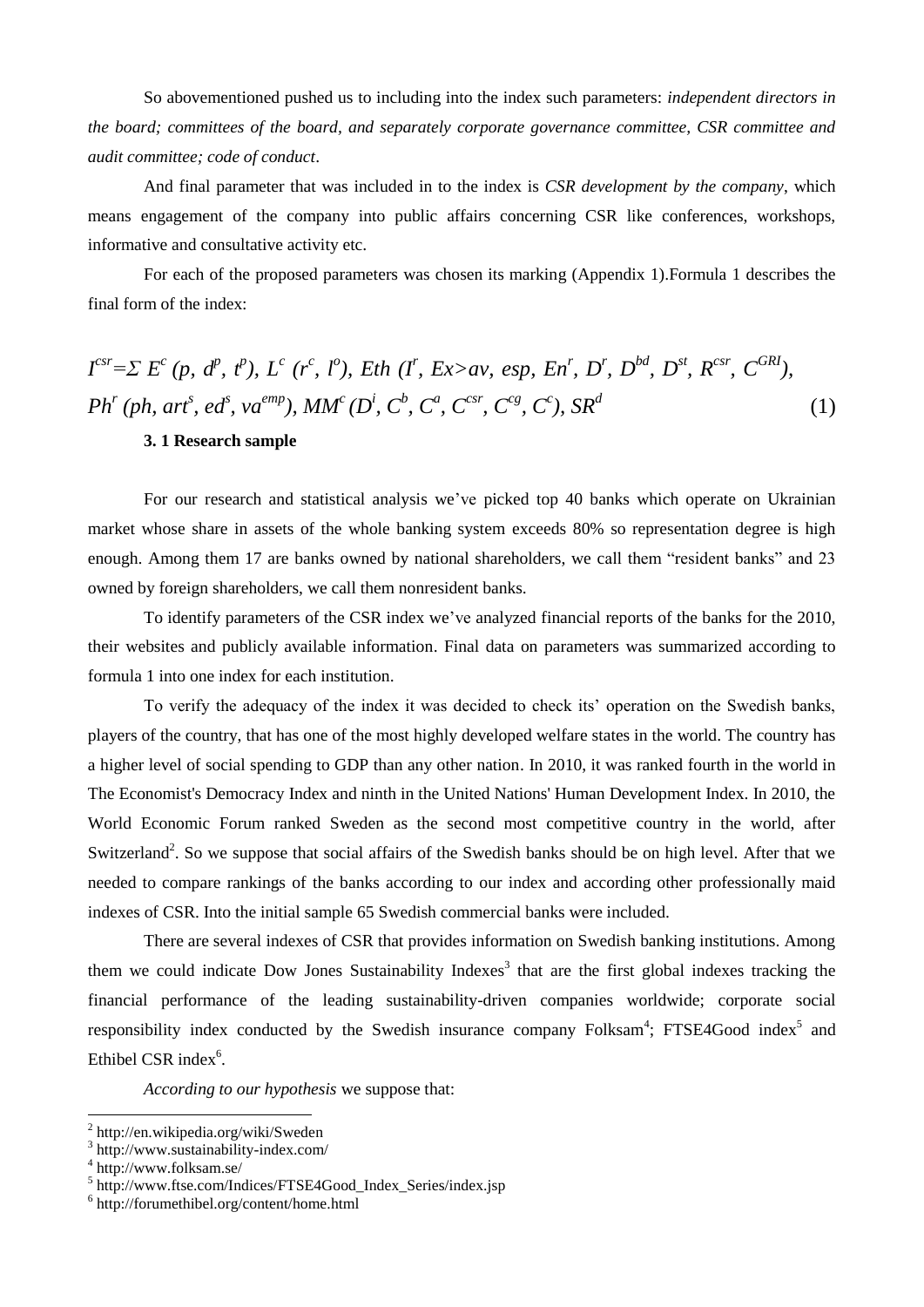- 1) the results of the research will indicate the direct correlation between the size of the bank and its CSR index as in Ukraine so in Sweden;
- 2) nonresident banks that operate on Ukrainian market will score more points of the index than resident ones because they are influenced by the politics implemented in their mother companies
- 3) Ukrainian banks will score quite low (lower than the half of the maximum) that of course will be much lower of the Swedish banks result.

## **7. Results**

The results of the analysis on Ukrainian banks occurred controversial. Appendix 2 contains table with index weights for all Ukrainian banks in the initial sample. Figure 2 depicts percentage of the banks that showed different results of the index.





We found some correlation between the size of the bank and its corporate social performance (CSP) but it is not homogeneous and could not be taken as an absolute. The average result is "10" based on this 42,5% of all banks showed results above it and 12,5% showed exactly "10".

The majority of the Ukrainian banks scored "8" and "11" points (18% equally). The highest rank is ―15‖. Only 8% of the banks showed the best result and all of them do not belong to top 10 banks. Even in top ten not all banks scored higher than average, 3 of 10 obtained lower index. However 70% of top 20 banks scored higher than "10" and only 25% in lower 20 banks. Moreover their average index  $(11.1)$  is higher than the average in 20 lower banks (8,6).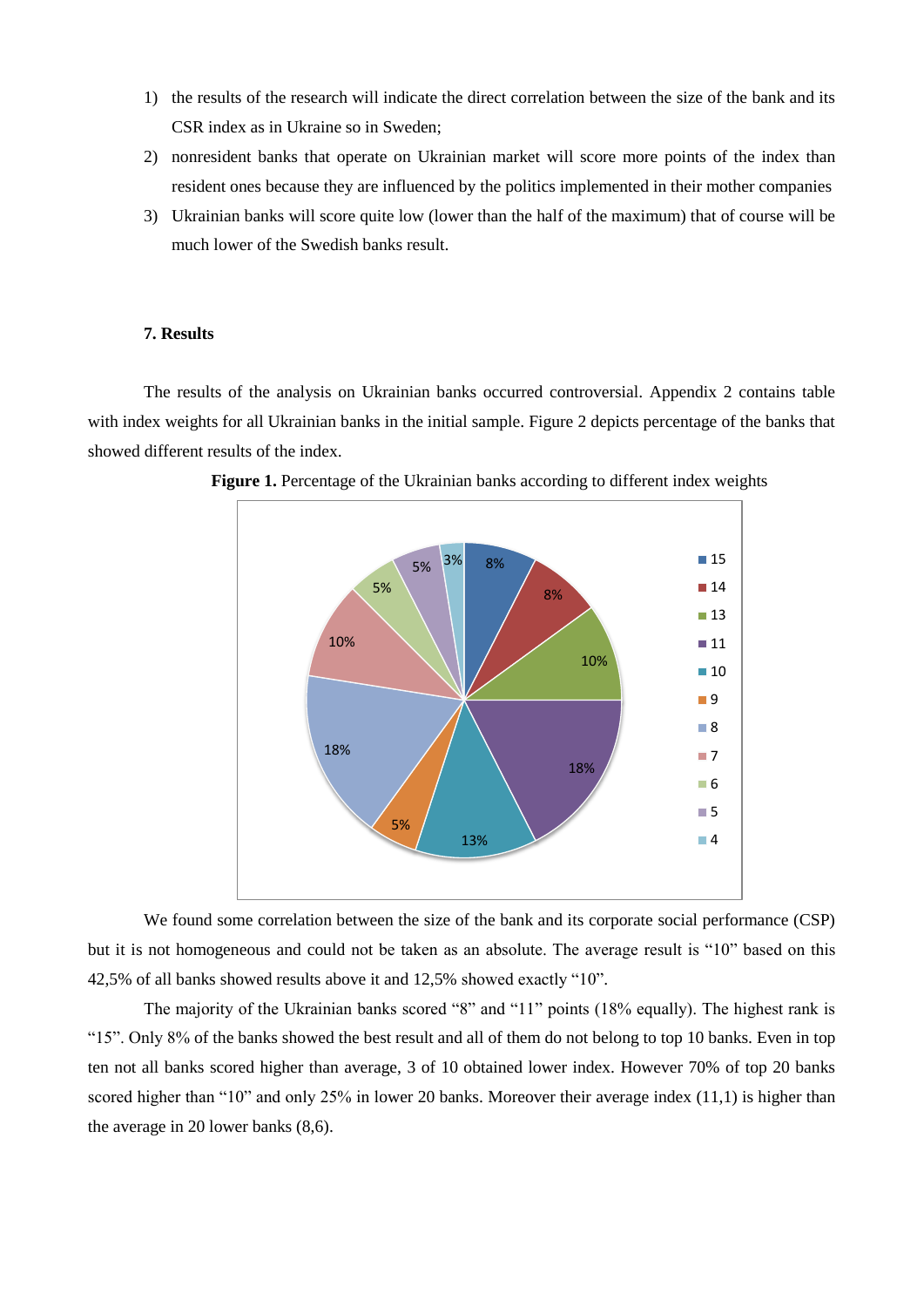So our hypothesis about correlation of the banks size and CSP is partially approved because the majority of bigger banks showed better results, but some of them failed to score higher than average and some smaller banks showed results mush higher than each of top 10.

Among resident Ukrainian banks 76% scored lower than average. And average result inside the group is "9.15" that is lower compared to the whole sample. Nonresident banks' group average is higher  $-$ ―10,4? and 50% of banks performed lower than average, that is 26% less, compared to resident banks (figure 2).



**Figure 2.** Resident and nonresident banks scorings compared to average

Based on the abovementioned results we could make a conclusion, that our second hypothesis about differences in CSP of resident and nonresident Ukrainian banks was confirmed. But we should admit, that the majority of nonresident banks are in top 20 ranked by size. And there is no possibility on this stage of the research to indicate which factor influences banks' CSP more: size or residence. But we conclude that both these factors in synergy made their contribution into the final result.

What about our third hypothesis we can conclude, that only 25% of the total 40 banks scored higher than the half of the maximum index weight (25), that confirm the first part of the hypothesis.

Examining Swedish banks we excluded from the initial sample:

- branches of the foreign banks;
- banks that in majority belongs to Swedbank (because they hardly have their own CSR strategy);
- former savings banks (because they operate similar and do not provide full range of services);
- banks that do not provide last financial reports on their websites or provide them only in Swedish.

So in the final sample 14 banks left (Table 4).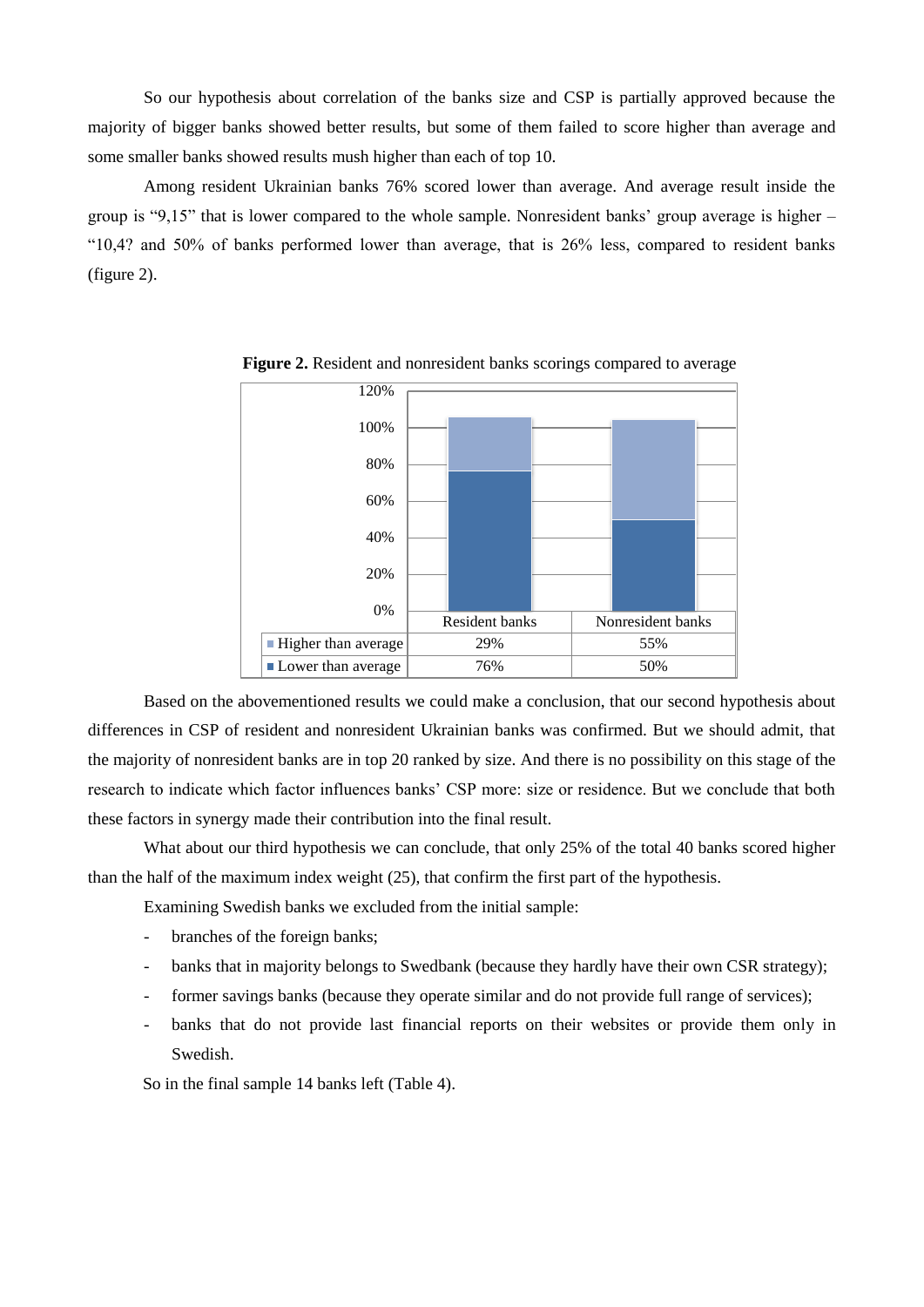| $N_2$          | Size of the Balance sheet $(2010)^7$ | Bank name                | CSR index |
|----------------|--------------------------------------|--------------------------|-----------|
|                |                                      | Handelsbanken            | 20        |
| $\overline{c}$ | $\overline{2}$                       | <b>SEB</b>               | 21        |
| 3              | 3                                    | Nordea Bank              | 21        |
| 4              | 4                                    | Swedbank                 | 19        |
| 5              | 6                                    | <b>SBAB Bank</b>         | 19        |
| 6              | 8                                    | Länsförsäkringar Bank    | 16        |
| 7              | 10                                   | Sparbanken Öresund       | 13        |
| 8              | 11                                   | <b>GE Money Bank</b>     | 19        |
| 9              | 12                                   | <b>Volvofinans Bank</b>  | 11        |
| 10             | 15                                   | Nordnet Bank             | 13        |
| 11             | 17                                   | Avanza Bank              | 15        |
| 12             | 18                                   | Carnegie Investment Bank | 16        |
| 13             | 32                                   | Forex Bank               | 9         |
| 14             | 33                                   | <b>EFG Bank</b>          | 13        |

## **Table 4.** Final sample of the Swedish banks

Results of the Swedish banks' CSR index also confirmed second part of our 3<sup>rd</sup> hypothesis. Average CSR index among them is "16" and 13 from 14 banks scored higher than the average in Ukrainian sample.

Inside the group of Swedish banks same percentage - 43% of banks scored as higher so lower than the average and 14% showed exactly middle results.

Correlation between size and CSP in Sweden is more clear and stronger. Top 5 banks from the sample scored much higher than the average index. Such differences in results between Ukrainian and Swedish banks could be explained by lower social initiatives in the countries and attitude of the banks management to CSR.

Next stage of the research was in checking the adequacy of the index through the comparing to the already made professional indexes. On this stage it became clear that choosing Swedish banks for this purpose was not so good idea. The only index that is in open access and which we've got is Folksam sustainability index. But this index counts company's performance separately by two parameters: environmental performance and human rights protection (table 5).

| Name          | Folksam 2011             |                         |         | Our CSR Index |
|---------------|--------------------------|-------------------------|---------|---------------|
|               | Environmental perfomance | Human rights protection | Average |               |
| Swedbank      | 4,78                     | 4,41                    | 4,595   | 19            |
| Handelsbanken | 4,48                     | 4,62                    | 4,55    | 20            |
| <b>SEB</b>    | 3,85                     | 4,48                    | 4,165   | 21            |
| Nordea        | 3,69                     | 4,48                    | 4,085   |               |
| Nordnet       | 2,05                     | 1,72                    | 1,885   | 13            |
| Avanza        | 0,35                     | 1,23                    | 0,79    |               |

**Table 5.** Folksam CSR index

1

<sup>7</sup> According to data of http://www.swedishbankers.se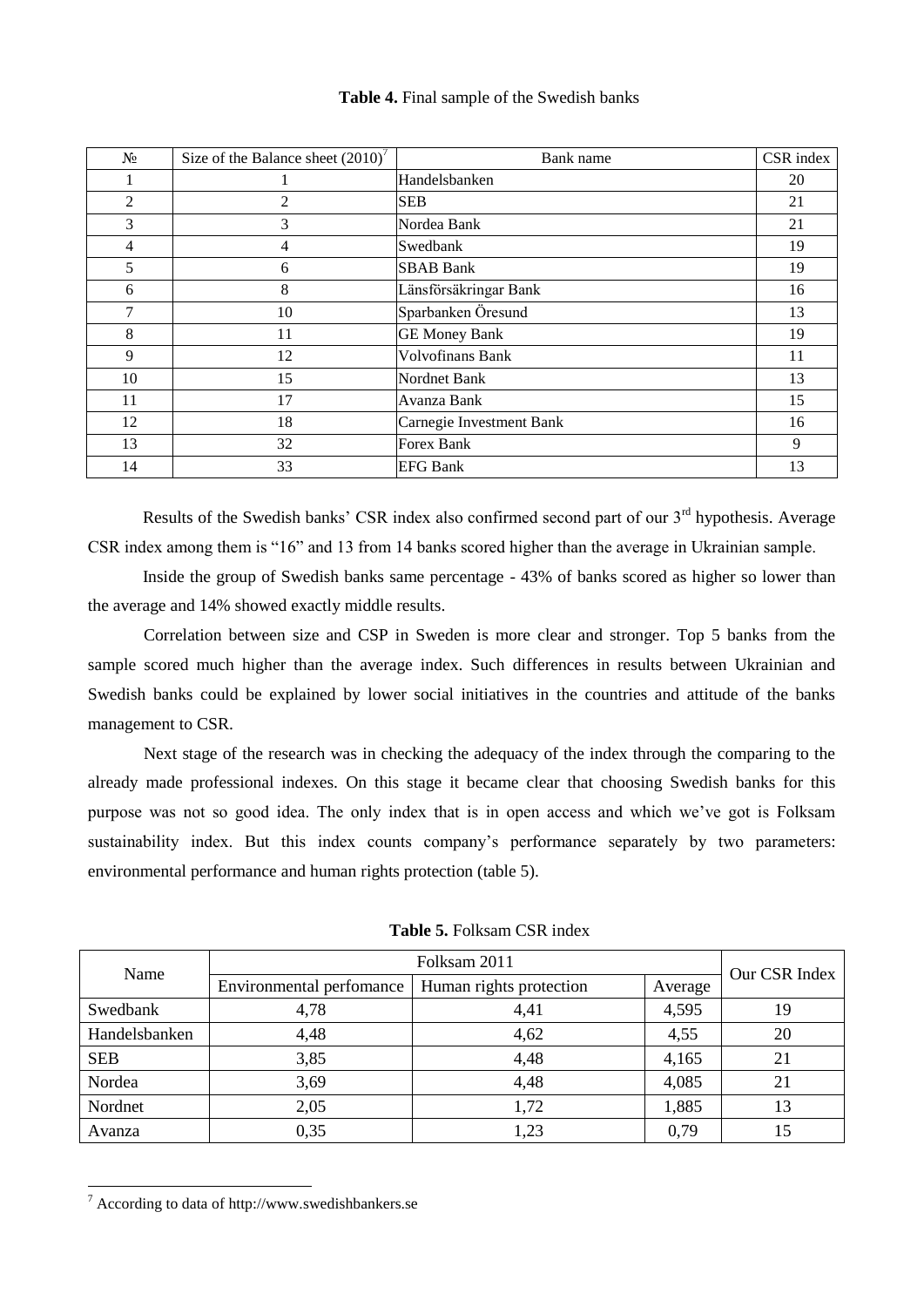It is evident that according two indexes top 4 banks scored good, but their ranks according Folksam do not match scorings according our index. This is simple to explain. We've analyses much wider sample of parameters and aspects of CSR so for checking our index for adequacy we need to get more complex index of CSR.

# **Conclusions**

The objective of our paper was to solve a problem of CSR performance measurement in Ukrainian financial market. The point is that there was no index or other benchmark of the CSR in Ukraine earlier. Thus, to have more or less clear picture we decided to develop our own index of CSR so this work became the first ever made attempt to evaluate CSP in the region. As a basis for our CSR index was chosen one of the most fundamental and most cited works in this sphere – "The Pyramid of Corporate Social Responsibility: Toward the Moral Management of Organizational Stakeholders" by A. Carroll. According to this paper and other works in the field of CSR we've substantiated and picked up 25 indicators, which as we believe, reflect CSR in the bank most of all. Those indicators were divided into groups according to the CSR pyramid and moral management approach for better understanding of theirs nature.

In the research we've analyzed 40 banks which operate on Ukrainian market (17 "resident banks" and 23 with foreign capital). To calculate the final index of CSR we've summarized all indicators taken for our research. Afterwards we've analyzed a sample of Swedish banks to compare their index scorings with the existing professionally made indexes of CSR.

The results of the analysis on Ukrainian banks occurred controversial. During our investigation 3 hypotheses were made. The first hypothesis supposed that there is a correlation between the size of the bank and its CSR index as in Ukraine so in Sweden. We found some correlation between the size of the bank and its corporate social performance (CSP) but it is not homogeneous and could not be taken as an absolute. It was partially approved because the majority of bigger banks showed better results, but some of them failed to score higher than average and some smaller banks showed results mush higher than each of biggest banks. At the same time correlation between size and CSP in Sweden is more clear and stronger. Top 5 banks from the sample scored much higher than the average index. Such differences in results between Ukrainian and Swedish banks could be explained by lower social initiatives in the countries and attitude of the banks management to CSR.

The second hypothesis about differences in CSP of resident and nonresident Ukrainian banks was confirmed. But we should admit, that the majority of nonresident banks are in top 20 ranked by size. And there is no possibility on this stage of the research to indicate which factor influences banks' CSP more: size or residence. But we conclude that both these factors in synergy made their contribution into the final result.

Finally, our last hypothesis predicted that Ukrainian banks will score lower in CSR index than Swedish banks. The hypothesis was proved. As we expected, the average CSR index for Ukrainian banks stood at "10" points, while Swedish banks got "16" as an average.

Though all hypotheses were proved, it is still arguable weather such methodology can be taken as an absolute for Ukrainian banks. The main problem is rather declarative character of CSR activities in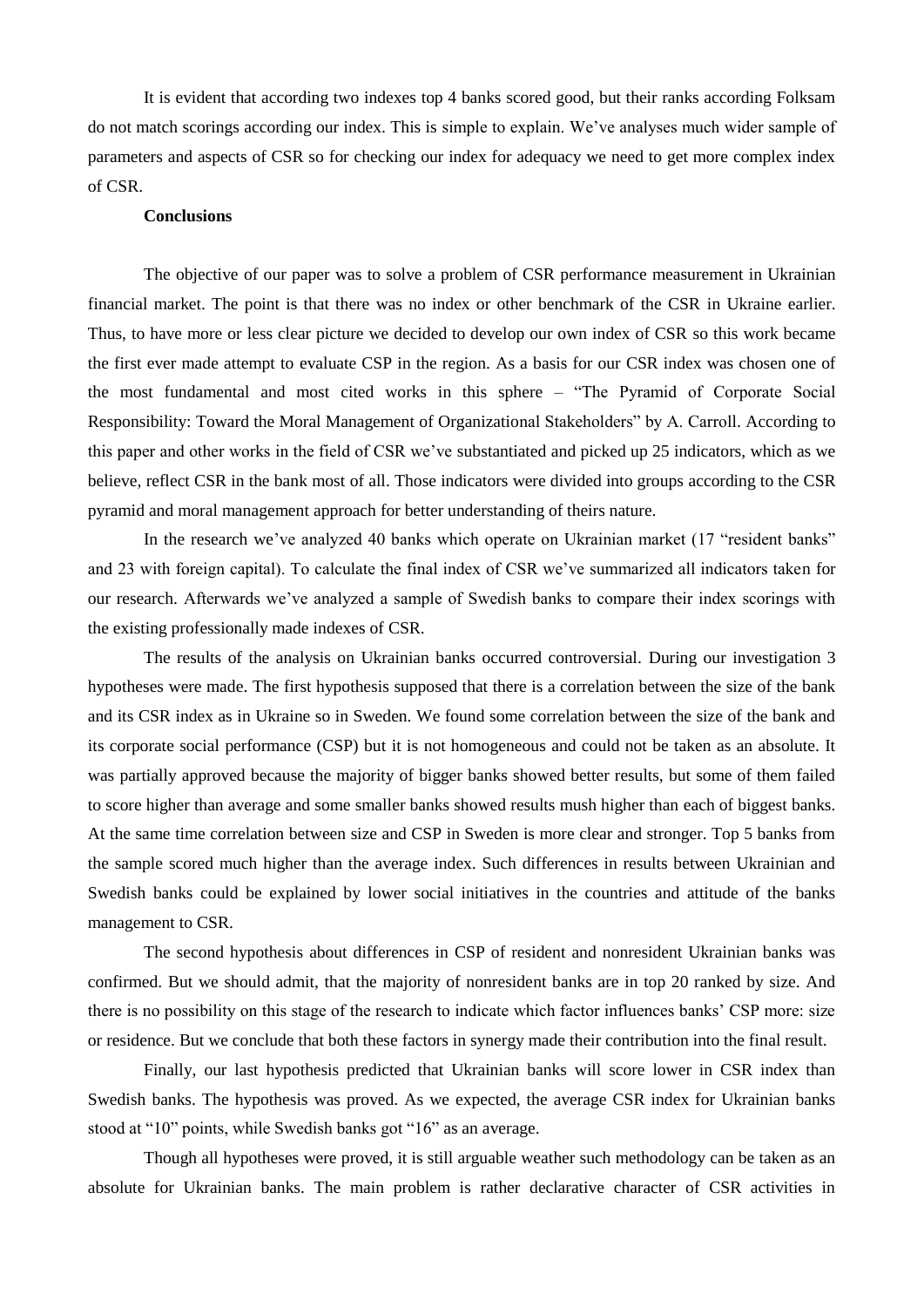Ukrainian banks. Besides, it has been concluded from the researches that checking the adequacy of our index by comparing it with professional indexes was not as successful as we expected. The only index on which we could get data -Folksam CSR index did not match our CSR bank ranking. Though, it can be explained by much wider sample of indicators taken by us, than while calculating Folksam CSR index. It also leaves an open question about the correlation between CSR and CFP of the banks and further improvement of the CSR index for Ukrainian financial institutions. That leaves a space for new more in depth researches in this field of study.

## **References**

- 1. Alexander, J. (1997) ‗On the Right Side', World Business, 3(1) Jan/Feb: 38-41.
- 2. Banking supervision data of the National Bank of Ukraine: http://www.bank.gov.ua
- 3. Banks performance indicators, Ukrainian Banking Association: http://aub.org.ua/
- 4. BATCCA Chair on Social Business and Corporate Social Responsibility, Manual of Corporate Social Responsibility Indicators. INCAE's Comprehensive Model, 2009
- 5. Carroll A. "The Pyramid of Corporate Social Responsibility: Toward the Moral Management of Organizational Stakeholders‖, Business Horizons, July-August 1991.
- 6. D'Amato A., Henderson S., Florence S. (2007), "Corporate Social Responsibility and Sustainable business. Tasks and Functions‖, Center for Creative Leadership Greensboro, North Carolina
- 7. Dickerson, C. and Hagen, K. (1998) ‗Corporate Codes of Conduct', American Society of International Law, Proceedings of the Annual Meeting, Washington: 265-277.
- 8. Diller, J. (1999) ‗A Social Conscience in the Global Marketplace? Labor Dimensions of Codes of Conduct, Social Labeling and Investor Initiatives', International Labor Review, 138(2): 99-129.
- 9. Dimtcheva L, Marsland G., Morrison J. (2002) "Boxing against Green Shadows. Creation of a shadow benchmark makes SRI portfolios more efficient and easier to manage", Portfolio & Risk Advisory, 19 July 2002.
- 10. Freeman R. E. (1984): "Strategic Management: a Stakeholder Approach". Pitman, Boston.
- 11. Friedman, M., (1970), "The Social Responsibility of Business Is to Increase its Profits", New York Times Magazine, September 13, 122-126.
- 12. Gordon K. (2001) «The OECD Guidelines and Other Corporate Responsibility Instruments: A Comparison», OECD Directorate for Financial, Fiscal and Enterprise Affairs. www.oecd.org/dataoecd/46/36/2075173.pdf (08 March 2002).
- 13. Griffin, J.J. and Mahon, J.F., (1997), "The corporate social performance and corporate financial performance debate: Twenty-five years of incomparable research", Business and Society, 36, 5-31.
- 14. Guidance on corporate responsibility indicators in annual reports (2008), UNCTAD, New York and Geneva
- 15. Hurst E. (2004) "Corporate Ethics, Governance and Social Responsibility: Comparing European Business Practices to those in the United States", A Study Conducted for the Business and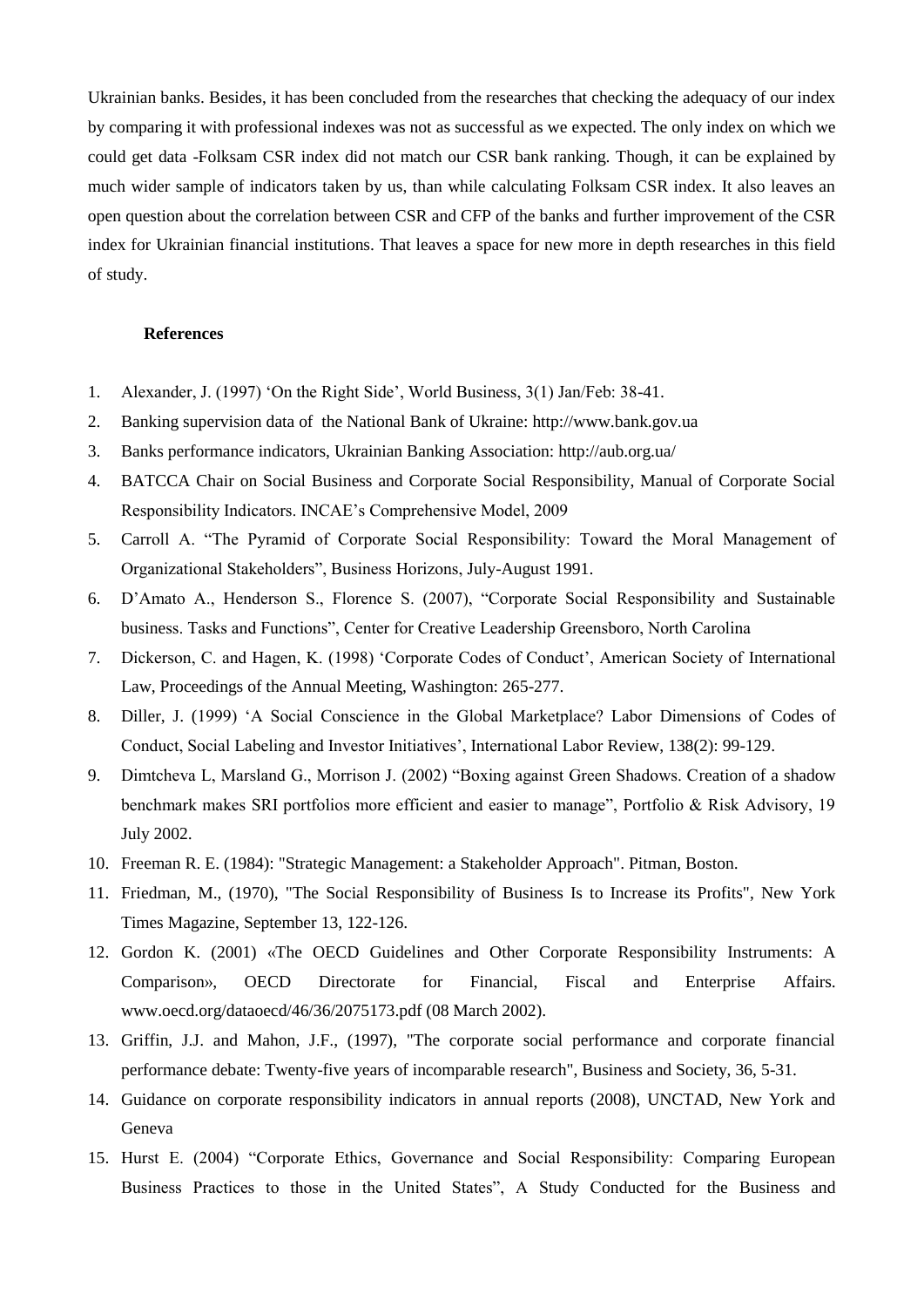Organizational Ethics Partnership Markkula Center for Applied Ethics Santa Clara University, Spring 2004.

- 16. Kaptein, M, and Wempe, J. (2002) The Balanced Company: A Theory of Corporate Integrity, Oxford University Press: Oxford.
- 17. Kolk, A. van Tulder, R. and Welters, C. (1999) 'International Codes of Conduct and Corporate Social Responsibility: Can Transnational Corporations Regulate Themselves?' Transnational Corporations, 8(1): 143-180.Kytle B., Gerard Ruggie J. (2005), "Corporate Social Responsibility as Risk Management", A Working paper of the Corporate Social Responsibility Initiative, Harvard University
- 18. Levine, M.A. (2008), "The Benefits of Corporate Social Responsibility". New York Law Journal. August 13.
- 19. Maria-Gaia Soana (2010), "Corporate social responsibility and financial performance: evidence from the financial sector". Available at SSRN: http://ssrn.com/abstract=1325956
- 20. McWilliams, A and Siegel, D 2000, ‗Research notes and communications. Corporate social responsibility and financial performance: correlation or misspecification?', Strategic Management Journal, vol 21, pp 603-9.
- 21. Mitchell C., Holt D., Swartz R., Kido A., Song J., Kolind K. (2004), "Measuring sustainability", UNC Kenan-Flagler, Octover 15, 2004.
- 22. Rey, M and Nguyen, T 2005, Financial payback from environmental & social factors, AMP Capital Investors, April, Sydney.
- 23. Sacconi L., (2004) Corporate Social Responsibility as a Model of "Extended" Corporate Governance. An Explanation based on the Economic Theories of Social Contract, Reputation and Reciprocal Conformism, Liuc Papers n. 142, Serie Etica, Diritto ed Economia 10, suppl.
- 24. United States Council for International Business (2000) Corporate Codes of Conduct: Overview and Summary of Initiatives, United States Council for International Business. www.uscib.org/index.asp?documentID=1434 (17 March 2004)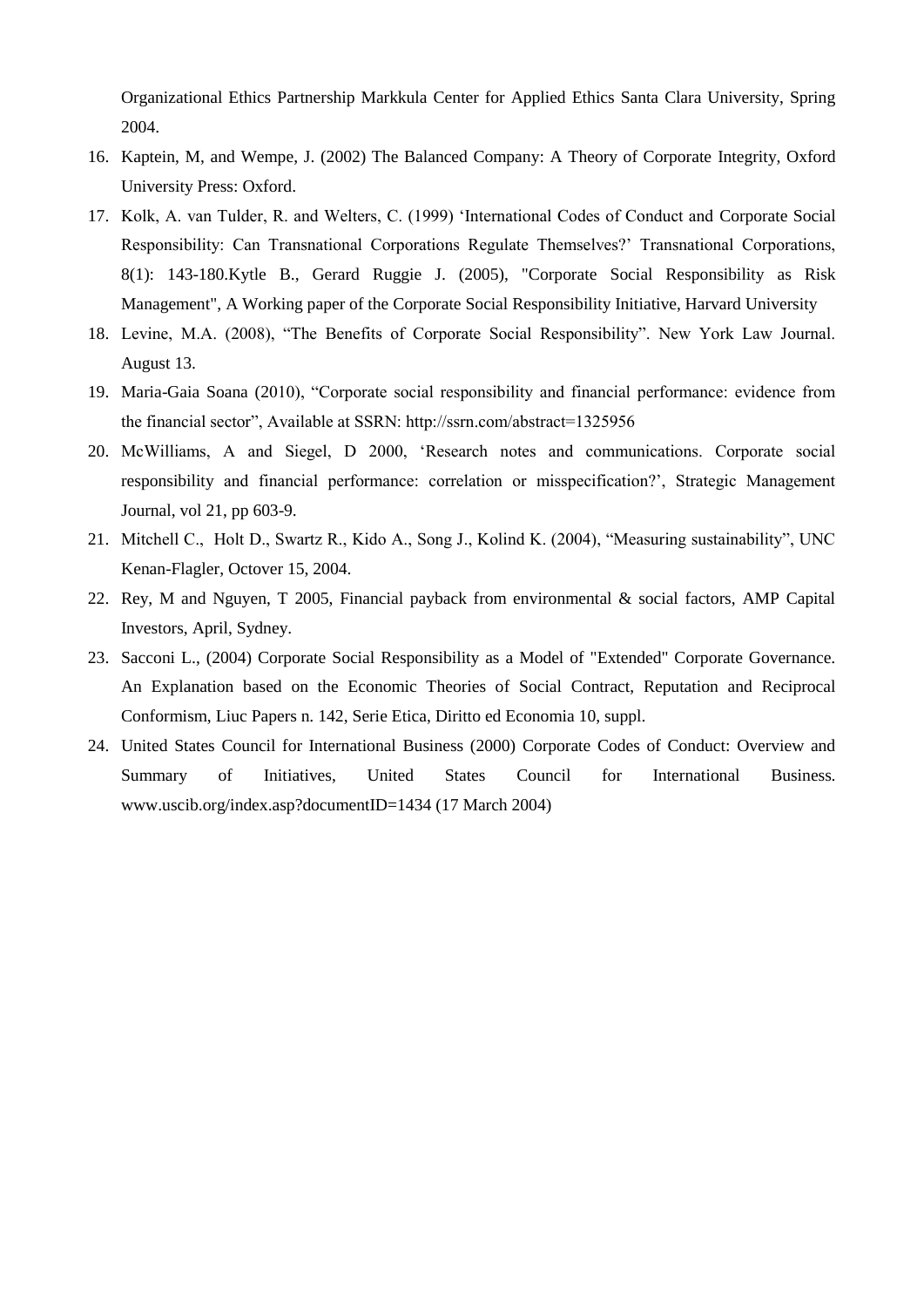| Group name/ parameter name                                                 | Marking               |  |
|----------------------------------------------------------------------------|-----------------------|--|
| <b>Economic Components (Responsibilities)</b>                              | $E^c$                 |  |
| profit                                                                     | $\overline{p}$        |  |
| dividends paid<br>$\overline{a}$                                           | $d^p$                 |  |
| taxes paid<br>$\frac{1}{2}$                                                | $t^p$                 |  |
| <b>Legal Components (Responsibilities)</b>                                 | $\overline{L^c}$      |  |
| regulative compliance                                                      | $r^{c}$               |  |
| law obedience<br>$\overline{a}$                                            | $l^{\circ}$           |  |
| <b>Ethical Components (Responsibilities)</b>                               | $Eth^c$               |  |
| socially responsible investments<br>$\qquad \qquad \blacksquare$           | $I^r$                 |  |
| expenditures on 1 employee higher than average<br>$\overline{\phantom{a}}$ | $Ex\text{&}x$         |  |
| employee support programs<br>$\overline{a}$                                | esp                   |  |
| environmental responsibility<br>$\qquad \qquad -$                          | En <sup>r</sup>       |  |
| remuneration disclosure<br>$\overline{\phantom{a}}$                        | $D^{r}$               |  |
| information on the board of directors<br>$\overline{a}$                    | $D^{bd}$              |  |
| general disclosure to stakeholders<br>$\overline{\phantom{a}}$             | $D^{st}$              |  |
| CSR report<br>$\frac{1}{2}$                                                | $R^{csr}$             |  |
| GRI comppliance (or similar)                                               | $\overline{C^{GRI}}$  |  |
| <b>Philanthropic Components (Responsibilities)</b>                         | Ph <sup>r</sup>       |  |
| philanthropic activity<br>$\frac{1}{2}$                                    | ph                    |  |
| arts support<br>$\qquad \qquad \blacksquare$                               | $art^s$               |  |
| education support                                                          | $ed^s$                |  |
| employees volunteering activity                                            | $\overline{va^{emp}}$ |  |
| Moral management components (Responsibilities)                             | $MM^c$                |  |
| independent directors in the board                                         | $D^i$                 |  |
| committees of the board<br>$\qquad \qquad \blacksquare$                    | $\overline{C}^b$      |  |
| audit committee<br>$\qquad \qquad \blacksquare$                            | $\overline{C}^a$      |  |
| CSR committee<br>$\frac{1}{2}$                                             | $\overline{C^{csr}}$  |  |
| corporate governance committee                                             | $C^{cg}$              |  |
| code of conduct<br>$\overline{\phantom{a}}$                                | $\overline{C}^c$      |  |
| <b>CSR</b> development                                                     | $CSR^d$               |  |
|                                                                            |                       |  |

Appendix 1 Parameters of the CSR index